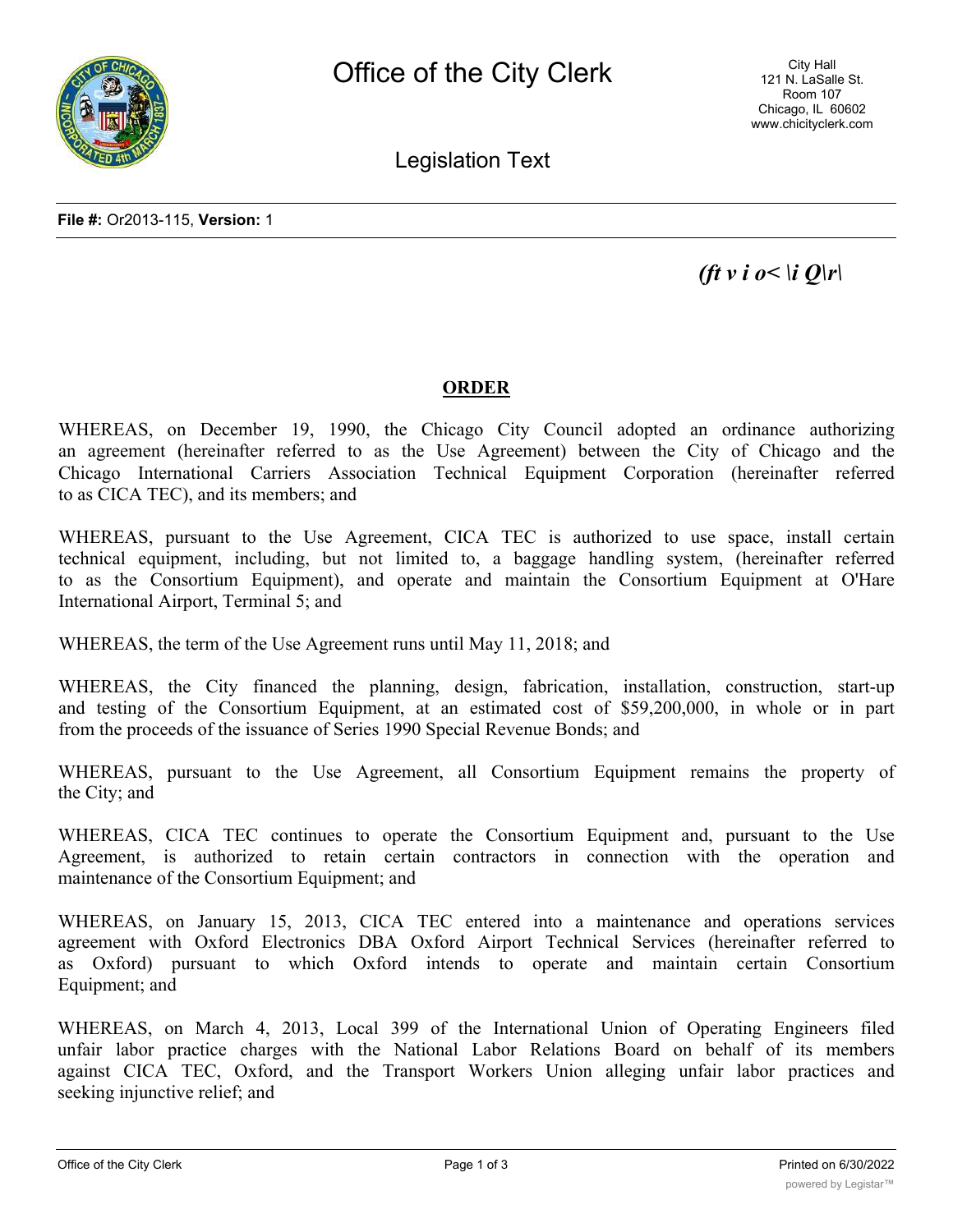WHEREAS, the charges allege, among other things, that the successor employers have failed to recognize IUOE Local 399 as the exclusive bargaining representative of its members, many of whom have worked at Terminal 5 for the past 20 years; and

WHEREAS, the Use Agreement provides that CICA TEC's right to use the premises for the purposes of maintaining and operating the Consortium Equipment shall be carried on so as to not unreasonably interfere with the safe operation of the airport; and

1

WHEREAS, it is the policy of the City that Minority Business Enterprises (MBEs) shall have the maximum feasible opportunity to participate fully in all contracts financed in whole or in part with City funds or funds over which the City has control; and

WHEREAS, Section 2-92-430 of the Municipal Code of Chicago directs the Chief Procurement Officer to establish an overall goal of awarding not less than 25% of the annual dollar value of all City contracts to MBEs; and

WHEREAS, pursuant to the maintenance and operations services agreement between CICA TEC and Oxford, Oxford has committed to awarding no less than 16.9% of the total compensation for services to MBEs; and

WHEREAS, retention of Oxford to maintain and operate City property violates the spirit of the City's MBE Program; and

WHEREAS, the Use Agreement provides that the City has the right to disapprove of contractors intended to be retained by CICA TEC for the operation and maintenance of the Consortium Equipment; NOW THEREFORE

## **BE IT ORDERED BY THE CITY COUNCIL OF THE CITY OF CHICAGO:**

Alderman, 14th Ward

That the Commissioner of the Department of Aviation of the City of Chicago is hereby ordered assert her authority under the Use Agreement to suspend the approval of Oxford as a contractor of CICA TEC, pending resolution of the aforementioned unfair labor practice charges and a review of MBE participation in relation to the Use Agreement.